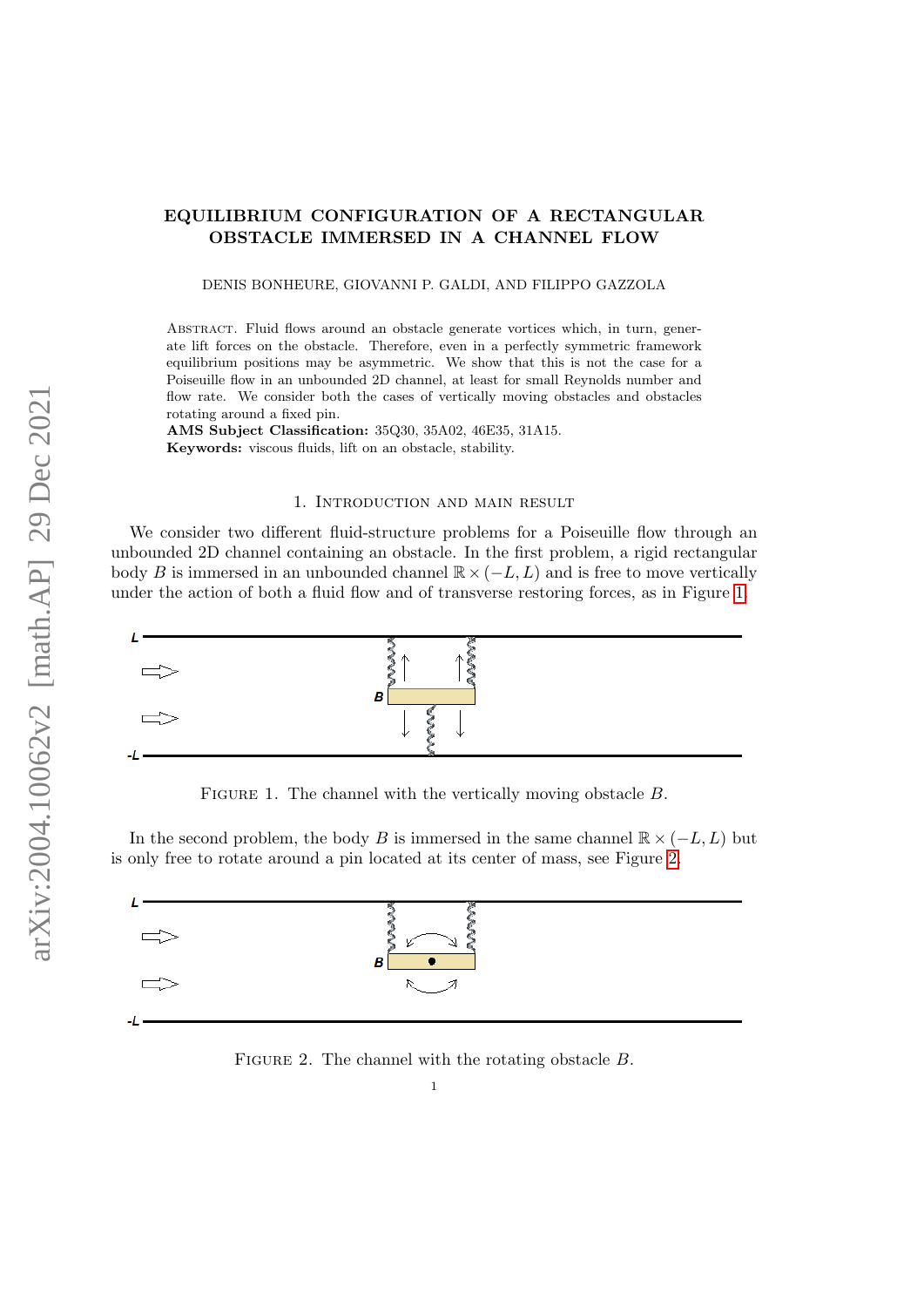These two problems are inspired to some bridge models considered in [\[2,](#page-11-0) [6\]](#page-11-1). The obstacle  $B$  represents the cross-section of the deck of a suspension bridge, that may display both vertical and torsional oscillations, see [\[5\]](#page-11-2). Here we have decoupled these two motions and the action of the restoring forces that generate them.



<span id="page-1-0"></span>FIGURE 3. Vertical (left) and torsional (right) displacements of a deck.

The vertical oscillations in Figure [1](#page-0-0) (and on the left of Figure [3\)](#page-1-0) are created by three kinds of forces. There is an upwards restoring force due to the elastic action of both the hangers and the sustaining cables which, somehow, behave as linear springs which may slacken so that they have no downwards action. There is the weight of the deck which acts constantly downwards: this explains why there is no odd requirement on f in [\(2\)](#page-2-0). Finally, there is a resistance to both bending and stretching of the whole deck for which B merely represents a cross-section: this force is superlinear and explains the infinite limit in  $(2)$ , the deck is not allowed to go too far away from its equilibrium (horizontal) position due to the elastic resistance to deformations of the whole deck. The torsional oscillations are symmetric, they are due to the possible different behaviors of the hangers and cables at the two endpoints of the cross-section, see Figure [2](#page-0-1) and the right picture in Figure [3.](#page-1-0) Their symmetric action translates into the odd assumption on  $g$  in  $(6)$ . Moreover, the restoring force of the hangers+cables system is not as violent and strong as the action of the whole deck, resisting to bending and stretching: this is why at the endpoints g has a weaker behavior than f. The decoupling of vertical and torsional displacement, as well as the causes generating them, is a first step to understand the behavior of the deck under the action of the wind (assumed here to be governed by a Poiseuille flow). The full coupled vertical-torsional motion will be studied in a forthcoming paper.

For the first problem, a rigid rectangular body  $B = [-d, d] \times [-\delta, \delta]$  is immersed in an unbounded channel  $\mathbb{R} \times (-L, L)$  and is free to move vertically under the action of both a fluid flow and of transverse restoring forces. The union of the upper and lower boundaries of the channel is denoted by  $\Gamma = \mathbb{R} \times \{-L, L\}$ . The position of the center of mass of the body B is indicated by h and is counted from the middle line  $x_2 = 0$ of the strip. The body  $B$  may take different positions after translations in the vertical direction  $e_2$ , namely,

$$
B_h = B + h\mathbf{e}_2 \qquad \forall |h| < L - \delta \, .
$$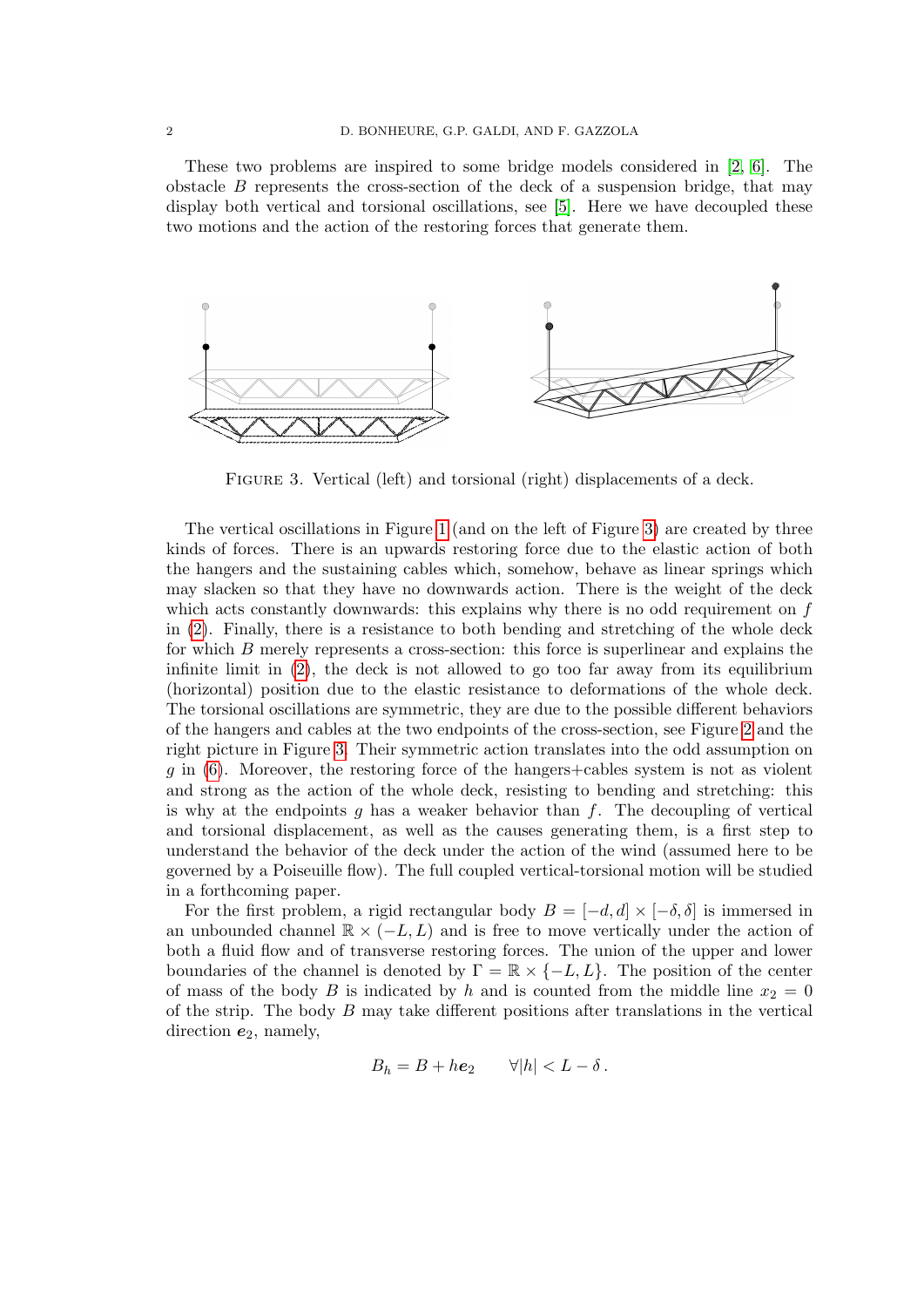The cases  $|h| = L - \delta$  correspond to a collision of the body B with Γ. The domain occupied by the fluid then depends on  $h$  and is denoted by

$$
\Omega_h = \mathbb{R} \times (-L, L) \setminus B_h,
$$

see again Figure [1.](#page-0-0) The motion of the fluid is governed by the Navier-Stokes equations driven by a Poiseuille flow of prescribed flow rate.

We are interested in determining the equilibrium position of the body, for a given flow regime of the fluid. This leads us to determine the time-independent solutions to the following fluid-structure-interaction evolution problem (in dimensionless form)

(1) 
$$
\mathbf{u}_t - \text{div} \mathbf{T}(\mathbf{u}, p) + \mathcal{R} \mathbf{u} \cdot \nabla \mathbf{u} = 0, \quad \text{div} \mathbf{u} = 0 \quad \text{in } \Omega_h \times (0, T)
$$

$$
\mathbf{u} \big|_{\partial B_h} = \dot{h} \mathbf{e}_2, \quad \mathbf{u} \big|_{\Gamma} = 0, \quad \lim_{|x_1| \to \infty} \mathbf{u}(x_1, x_2) = \lambda (L^2 - x_2^2) \mathbf{e}_1,
$$

<span id="page-2-1"></span>
$$
\ddot{h} + f(h) = -\mathbf{e}_2 \cdot \int_{\partial B_h} \mathbf{T}(\mathbf{u}, p) \cdot \mathbf{n} \quad \text{in } (0, T) \, .
$$

Here  $u$  and  $p$  denote (non-dimensional) velocity and pressure fields of the fluid, whereas n is the outward normal to  $\partial\Omega_h$  so that, on  $\partial B_h$ , it is directed in the interior of  $B_h$ . Moreover, we use  $\delta$  (the "thickness" of the body) as length scale, i.e.  $\delta = 1$  and set  $\mathcal{R} = V/\nu$ ,  $\lambda = |\Phi|/\nu$ , where V is a reference speed and  $|\Phi|$  denotes the magnitude of the flow rate associated to the Poiseuille motion. For simplicity, for the rescaled  $L$  and  $d$  we maintain the same notation. We emphasize that  $\Omega_h$  and  $\partial B_h$  depend on h through the position of  $B_h$  so that the solution u of [\(1\)](#page-2-1) depends on h as well; clearly, u also depends on R. The ODE [\(1\)](#page-2-1)<sub>3</sub> states that the motion of the obstacle B is driven by a nonlinear oscillator equation with elastic restoring force  $f = f(h)$  (having the same sign as h), and forced by the fluid lift exerted on B. We assume that  $f \in C^1(-L+1, L-1)$  satisfies

<span id="page-2-0"></span>(2) 
$$
f'(h) > 0 \ \forall h \in (-L+1, L-1), \quad \lim_{|h| \to L-1} |f(h)|(|L-1| - |h|)^{\frac{3}{2}} = +\infty.
$$

The last condition in  $(2)$  has the meaning of a *strong force* aiming to prevent collisions of B with Γ: this means that the elastic spring is superlinear and has a limit extension before becoming plastic. This condition is necessary due to the boundary layer that forms when  $B$  is close to  $\Gamma$ , with related appearance of large pressures.

Thus, by eliminating all time derivatives in [\(1\)](#page-2-1), our objective reduces to find a solution  $(u, p, h)$  to the following boundary-value problem

<span id="page-2-2"></span>(3) 
$$
\operatorname{div} T(u, p) = \mathcal{R} u \cdot \nabla u, \quad \operatorname{div} u = 0 \quad \text{in } \Omega_h
$$

$$
u\big|_{\partial B_h} = u\big|_{\Gamma} = 0, \quad \lim_{|x_1| \to \infty} u(x_1, x_2) = \lambda (L^2 - x_2^2) e_1,
$$

subject to the compatibility condition

<span id="page-2-3"></span>(4) 
$$
f(h) = -e_2 \cdot \int_{\partial B_h} \boldsymbol{T}(\boldsymbol{u}, p) \cdot \boldsymbol{n}.
$$

We emphasize that the lift is well defined in a generalized sense for weak solutions, see [\[6,](#page-11-1) Section 3.3].

In the second problem, we assume that the body  $B$  is free to rotate around a pin located at its center of mass: this means that there is no obstruction for B to reach a vertical position, which translates into the constraint that  $L^2 > 1 + d^2$  (the half diagonal of B is less than the distance from the pin to Γ); see again Figure [2.](#page-0-1) The different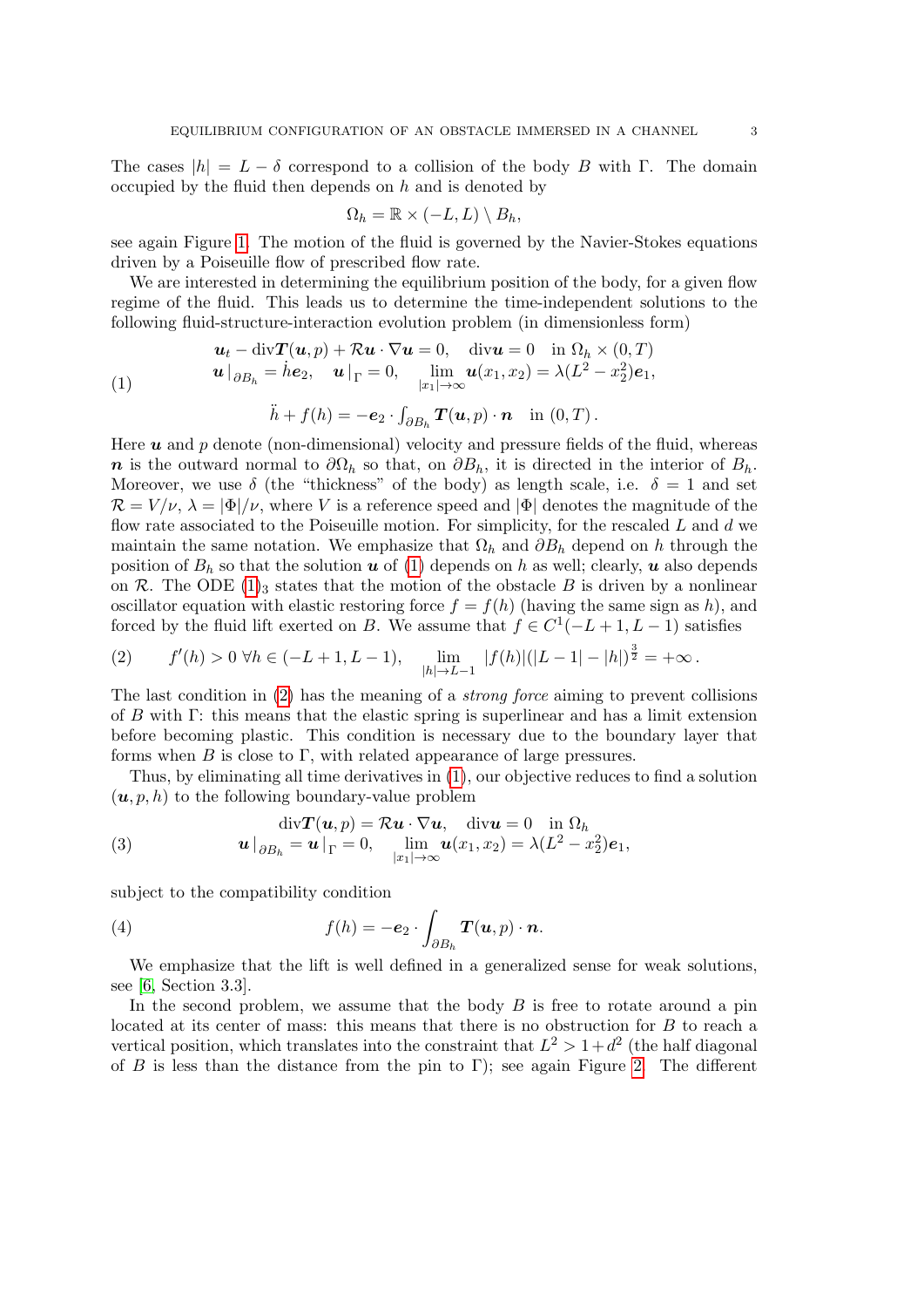positions of B are now indexed with a parameter  $\theta$  representing the angle of rotation with respect to the horizontal

$$
B_{\theta} = \begin{pmatrix} \cos \theta & -\sin \theta \\ \sin \theta & \cos \theta \end{pmatrix} B \qquad \forall |\theta| < \frac{\pi}{2}.
$$

The domain occupied by the fluid then depends on  $\theta$  and is denoted by

$$
\Omega_{\theta} = \mathbb{R} \times (-L, L) \setminus B_{\theta}.
$$

We suppose that the body is subject to an angular restoring force  $q = q(\theta)$  (a torque) and we are again interested in equilibrium positions which, in this case, are obtained by finding time-independent solutions to the following fluid-structure-interaction evolution problem

<span id="page-3-1"></span>
$$
\mathbf{u}_t - \text{div} \mathbf{T}(\mathbf{u}, p) + \mathcal{R} \mathbf{u} \cdot \nabla \mathbf{u} = 0, \quad \text{div} \mathbf{u} = 0 \quad \text{in } \Omega_\theta \times (0, T)
$$
  
\n5) 
$$
\mathbf{u} \big|_{\partial B_\theta} = \dot{\theta} \mathbf{e}_3 \times \mathbf{x}, \quad \mathbf{u} \big|_{\Gamma} = 0, \quad \lim_{|x_1| \to \infty} \mathbf{u}(x_1, x_2) = \lambda (L^2 - x_2^2) \mathbf{e}_1,
$$

<span id="page-3-0"></span>
$$
\ddot{\theta} + g(\theta) = \mathbf{e}_3 \cdot \int_{\partial B_{\theta}} \mathbf{x} \times \mathbf{T}(\mathbf{u}, p) \cdot \mathbf{n} \quad \text{in } (0, T) \, .
$$

Besides the dissimilar geometry of the spatial domains, the other (formal) difference between [\(5\)](#page-3-1) and [\(1\)](#page-2-1) relies in the boundary condition over  $\partial B$ . We shall assume that  $g \in C^1(-\frac{\pi}{2})$  $\frac{\pi}{2}, \frac{\pi}{2}$  $\frac{\pi}{2}$ ) satisfies

(6) 
$$
g \text{ odd}, \quad g'(\theta) > 0 \ \forall \theta \in \left( -\frac{\pi}{2}, \frac{\pi}{2} \right), \quad \lim_{\theta \to \pi/2} \ g(\theta) = +\infty.
$$

Compared to [\(2\)](#page-2-0), we notice in [\(6\)](#page-3-0) the additional oddness assumption and the weaker requirement at the extremal positions. We emphasize that the restriction to the interval  $\left(-\frac{\pi}{2}\right)$  $\frac{\pi}{2}, \frac{\pi}{2}$  $\frac{\pi}{2}$ ) is due to physical reasons, since we have in mind the cross-section of the deck of a bridge which cannot reach a vertical position. From a purely mathematical point of view, the interval could be extended to  $(-\pi, \pi)$  (allowing an upside down rotation) and even larger intervals giving the freedom of multiple rotations.

Also in this case, we look for time-independent (weak) solutions to [\(5\)](#page-3-1), that is, solutions  $(\boldsymbol{u}(\theta,\mathcal{R}),\theta) \in H^1(\Omega_\theta) \times (-\frac{\pi}{2})$  $\frac{\pi}{2}, \frac{\pi}{2}$  $\frac{\pi}{2}$ ) satisfying the steady-state problem [\(3\)](#page-2-2) (with  $\Omega_h$ replaced by  $\Omega_{\theta}$  and boundary values given in [\(5\)](#page-3-1)) along with the compatibility condition

<span id="page-3-2"></span>(7) 
$$
g(\theta) = \mathbf{e}_3 \cdot \int_{\partial B_{\theta}} \mathbf{x} \times \mathbf{T}(\mathbf{u}, p) \cdot \mathbf{n}
$$

Again, we emphasize that we can give a meaning to the torque for weak solutions, arguing as in [\[6,](#page-11-1) Section 3.3] for the lift.

Our main result, for both problems, states the uniqueness of the equilibrium position for small Reynolds numbers.

<span id="page-3-3"></span>**Theorem 1.** Assume that  $f \in C^1(-L+1, L-1)$  and  $g \in C^1(-\frac{\pi}{2})$  $\frac{\pi}{2}, \frac{\pi}{2}$  $\frac{\pi}{2}$ ) satisfy [\(2\)](#page-2-0) and [\(6\)](#page-3-0). There exists  $\mathcal{R}_0 > 0$  and  $\lambda_0 > 0$  such that if  $\mathcal{R} < \mathcal{R}_0$  and  $\lambda < \lambda_0$  then:

• the problem [\(3\)](#page-2-2)-[\(4\)](#page-2-3) admits a unique solution  $(\mathbf{u}(h,\mathcal{R}), h) \in H^1(\Omega_h) \times (-L+d, L-d)$ given by  $(\mathbf{u}(0,\mathcal{R}),0)$ ;

• the problem [\(3\)](#page-2-2)-[\(7\)](#page-3-2) admits a unique solution  $(\mathbf{u}(\theta,\mathcal{R}),\theta) \in H^1(\Omega_\theta) \times (-\frac{\pi}{2})$  $\frac{\pi}{2}, \frac{\pi}{2}$  $\frac{\pi}{2}$ ) given by  $(\boldsymbol{u}(0, \mathcal{R}), 0)$ .

For both problems, the solutions are smooth  $(C^{\infty}(\Omega_h))$  or  $C^{\infty}(\Omega_{\theta}))$  in the interior.

 $($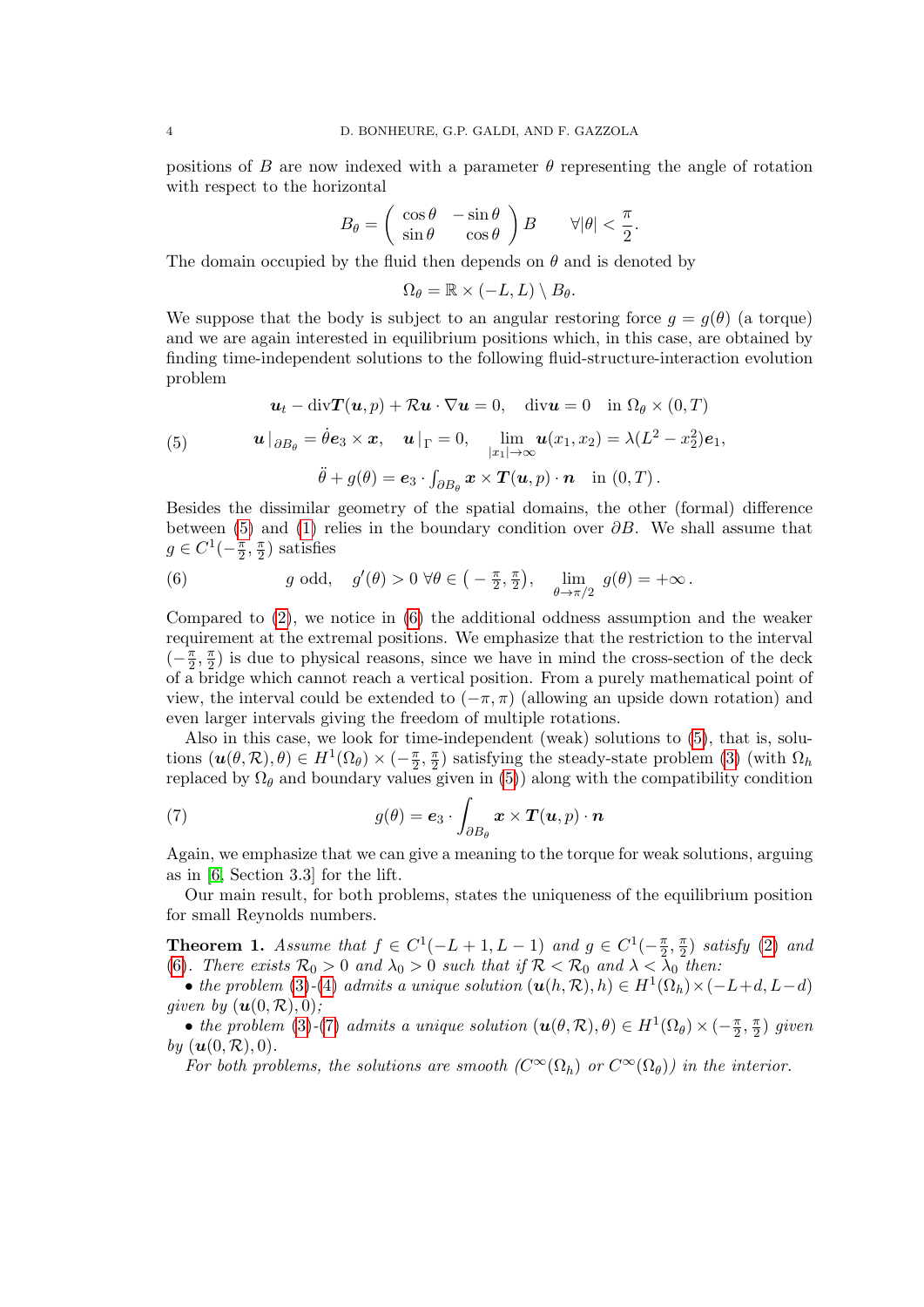The proofs for the two problems  $(3)-(4)$  $(3)-(4)$  and  $(3)-(7)$  $(3)-(7)$  follow the same strategy, with some slight modifications. We give a sketch of the two proofs in Section [2.](#page-4-0)

## 2. Sketch of the proof of Theorem [1](#page-3-3)

<span id="page-4-0"></span>We begin by showing well-posedness for  $(3)$  without imposing any fluid-structure constraint, neither  $(4)$ , nor  $(7)$ . As the condition at infinity is not homogeneous, we look for a solution written as

$$
\boldsymbol{u} = \boldsymbol{v} + \lambda \boldsymbol{a},
$$

where  $\bm{v} \in H_0^1(\Omega_h)$  and  $\bm{a}$  is a solenoidal vector field which is equal to  $(L^2-x_2^2)\bm{e}_1$  outside a compact set and vanishes on  $\partial B$ . We refer to [\[3,](#page-11-3) VI.1 and XIII] for more details on the functional setting. Since we seek an energy bound independent of the position of B, we introduce two specific extensions  $\boldsymbol{a}$  and  $\boldsymbol{b}$  of the Poiseuille flow which vanish on either  $B_h$  or  $B_\theta$ . By the symmetry of the problem [\(3\)](#page-2-2)-[\(4\)](#page-2-3), one can assume that  $B_h$  lies entirely above the horizontal line  $x_2 = -L + 1 + \tau$  where  $\tau > 0$  and  $-L + 1 + \tau < 0$ . We then define  $\boldsymbol{a}$  as follows. Consider the domain

$$
\Sigma = (-4d, -2d) \times (-L, L) \cup [-2d, 2d] \times (-L, -L+1+\tau) \cup (2d, 4d) \times (-L, L).
$$

We also introduce

$$
\Omega_{\infty} = \{(x_1, x_2); |x_1| \ge 4d, |x_2| \le L\}, \qquad \Omega_d = \{(x_1, x_2); |x_1| \le 4d, (x_1, x_2) \in \Omega_h\}.
$$

Let  $\zeta$  be a cutoff function separating the obstacle and the Poiseuille flow at infinity, e.g.

$$
\zeta(x_1, x_2) = \zeta(x_1) = \begin{cases} 0 & \text{if } |x_1| < 3d \\ 1 & \text{if } |x_1| > 4d \end{cases} \qquad \zeta \in C^\infty(\mathbb{R} \times [-L, L]).
$$

Consider the problem

$$
\operatorname{div} \boldsymbol{z} = \zeta'(x_1)(L^2 - x_2^2) \text{ in } \Sigma, \quad \boldsymbol{z} = 0 \text{ on } \partial \Sigma ;
$$

by [\[3,](#page-11-3) Theorem III.3.3] this problem admits a solution  $\boldsymbol{z} \in H_0^2(\Sigma)$  because  $\zeta'(x_1)(L^2$  $x_2^2$   $\in H_0^1(\Sigma)$ . Moreover, we have the estimate

$$
\|\nabla \boldsymbol{z}\|_{H^1(\Sigma)} \le c \|\zeta'(x_1)(L^2 - x_2^2)\|_{H^1(\Sigma)},
$$

where  $c > 0$  depends only on  $\Sigma$ . Hence, if we extend z by zero outside  $\Sigma$  we obtain that  $z \in H_0^1(\mathbb{R} \times (-L, L))$ . Then we define

$$
\mathbf{a}(\mathbf{x}) := \zeta(x_1)(L^2 - x_2^2)\mathbf{e}_1 - \mathbf{z}(\mathbf{x})
$$

in such a way that  $\text{div}\mathbf{a} = 0$ . It is clear that  $\mathbf{a} \in H_{loc}^2(\Omega_h)$  and that  $\mathbf{a} = (L^2 - x_2^2)\mathbf{e}_1$  for  $|x_1| \geq 4d$ . It follows that  $\mathbf{a} \cdot \nabla \mathbf{a} = 0$  for  $|x_1| \geq 4d$  and  $-\Delta \mathbf{a} = \nabla \Pi$  for  $|x_1| \geq 4d$ , where  $\Pi(x_1, x_2) = 2x_1$ . We take as weak formulation of [\(3\)](#page-2-2)

$$
\int_{\Omega_h} \nabla v : \nabla \varphi = \mathcal{R} \int_{\Omega_h} \left[ v \cdot \nabla \varphi + \lambda \mathbf{a} \cdot \nabla \varphi \right] v - \lambda \int_{\Omega_h} \left[ v \cdot \nabla \mathbf{a} + \mathbf{a} \cdot \nabla \mathbf{a} \right] \varphi + \lambda \int_{\Omega_h} \Delta \mathbf{a} \cdot \varphi,
$$

for any solenoidal test function  $\varphi \in \mathcal{D}(\Omega_h)$ . It is crucial to control the terms

$$
\int_{\Omega_h} (\bm{a} \cdot \nabla \bm{a}) \bm{\varphi} = \int_{\Omega_d} (\bm{a} \cdot \nabla \bm{a}) \bm{\varphi} + \int_{\Omega_{\infty}} (\bm{a} \cdot \nabla \bm{a}) \bm{\varphi}
$$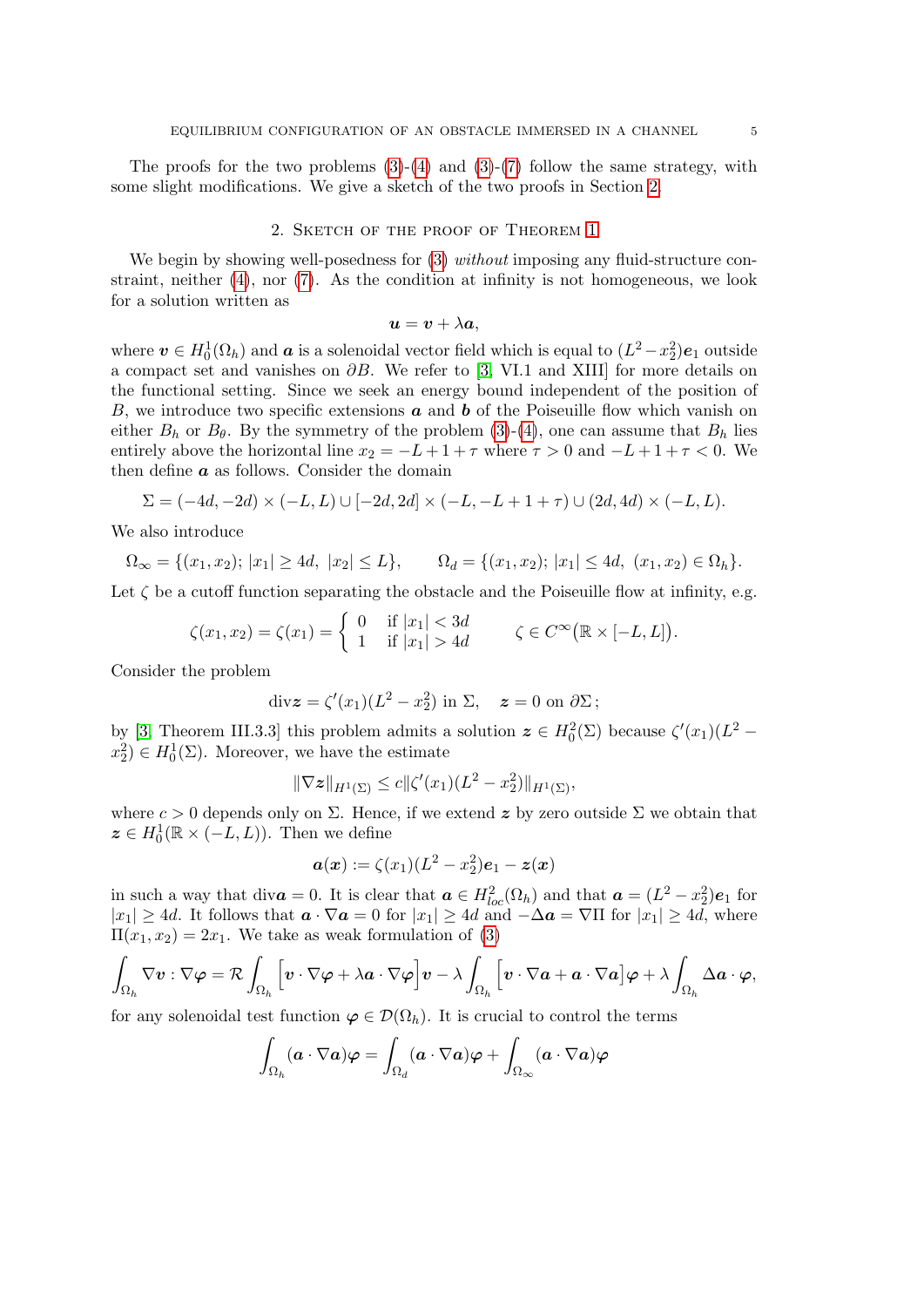and

$$
\int_{\Omega_h} \Delta \boldsymbol{a} \cdot \boldsymbol{\varphi} = \int_{\Omega_d} \Delta \boldsymbol{a} \cdot \boldsymbol{\varphi} + \int_{\Omega_{\infty}} \Delta \boldsymbol{a} \cdot \boldsymbol{\varphi}.
$$

This can be clearly done since  $\mathbf{a} \cdot \nabla \mathbf{a} = 0$  in  $\Omega_{\infty}$  and

$$
\int_{\Omega_{\infty}} \Delta \mathbf{a} \cdot \boldsymbol{\varphi} = -\int_{\Omega_{\infty}} \nabla \Pi \cdot \boldsymbol{\varphi} = 0.
$$

When dealing with problem [\(3\)](#page-2-2)-[\(7\)](#page-3-2), we consider an open ball  $\mathcal{B}$  in the channel  $\mathbb{R} \times$  $(-L, L)$  that contains  $B_{\theta}$  for every  $\theta \in [0, 2\pi]$ . Then we argue as in the previous case to construct  $\mathbf{b} \in H_{loc}^2(\Omega_h)$  such that  $\mathbf{b} = (L^2 - x_2^2)\mathbf{e}_1$  for  $|x_1| \ge 4d$  and  $\mathbf{b} = 0$  in  $\mathcal{B}$ .

<span id="page-5-2"></span>**Lemma 2.** There exists a constant  $\gamma_0 > 0$  independent of  $h \in (-L+1, L-1)$  and of  $\theta \in \left(-\frac{\pi}{2}\right)$  $\frac{\pi}{2}, \frac{\pi}{2}$  $\frac{\pi}{2}$ ) such that if  $\mathcal{R} \cdot \lambda < \gamma_0$ , the problem [\(3\)](#page-2-2) admits a weak solution  $\boldsymbol{u} = \boldsymbol{u}(h)$ (resp.  $\mathbf{u} = \mathbf{u}(\theta)$  when  $\Omega_h$  is replaced by  $\Omega_\theta$ ). Moreover, there exists  $C = C(\mathcal{R}, \lambda, L) > 0$ (independent of h and  $\theta$ ), with  $C \to 0$  as  $(\mathcal{R}, \lambda) \to 0$ , such that

<span id="page-5-0"></span>(8) 
$$
\|\nabla (\boldsymbol{u} - \lambda \boldsymbol{a})\|_{2,\Omega_h} \leq C \qquad \forall h \in (-L+1, L-1),
$$

<span id="page-5-1"></span>(9) 
$$
resp. \quad ||\nabla (\boldsymbol{u} - \lambda \boldsymbol{b})||_{2,\Omega_{\theta}} \leq C \quad \forall \theta \in \left(-\frac{\pi}{2}, \frac{\pi}{2}\right).
$$

This solution is also unique in the class of weak solutions, provided  $\mathcal{R} \cdot \lambda$  and  $\lambda$  are below a certain constant depending only on L. Moreover,  $\mathbf{u}(h)$  (resp.  $\mathbf{u}(\theta)$  when  $\Omega_h$  is replaced by  $\Omega_{\theta}$ ) is  $C^{\infty}(\Omega_h)$  and there exits a pressure field  $p \in C^{\infty}(\Omega_h)$  such that [\(3\)](#page-2-2) holds in a classical sense.

*Proof.* We deal only with the problem [\(3\)](#page-2-2), with u defined in  $\Omega_h$ . The case  $u = u(\theta)$  in  $\Omega_{\theta}$  is similar. It is enough to show the validity of the *a priori* estimate in [\(8\)](#page-5-0) and [\(9\)](#page-5-1). In fact, this will allow us to prove the stated properties by using the same (classical) arguments given in [\[3,](#page-11-3) Section XIII.3].

Assume  $0 \leq h \leq L - 1$ . The complementing case follows by symmetry. Write  $v = u - \lambda a$  so that also v is solenoidal and satisfies (in the weak sense as above)

$$
\Delta \mathbf{v} - \nabla p = \mathcal{R} \Big[ \mathbf{v} \cdot \nabla \mathbf{v} + \lambda \left( \mathbf{a} \cdot \nabla \mathbf{v} + \mathbf{v} \cdot \nabla \mathbf{a} + \lambda \mathbf{a} \cdot \nabla \mathbf{a} \right) \Big] - \lambda \Delta \mathbf{a} \quad \text{in } \Omega_h
$$

with  $\mathbf{v} = 0$  on  $\Gamma \cup \partial B$  and  $\mathbf{v} \to 0$  as  $|x_1| \to \infty$ .

Taking  $\boldsymbol{v}$  as test function in the weak formulation, which, according to the Galerkin method, can be assumed to have compact support, we formally derive the following identity

$$
\begin{array}{rcl} \|\nabla \boldsymbol{v}\|_2^2 & = & -\mathcal{R}\int_{\Omega_h}\Big[\boldsymbol{v}\cdot \nabla \boldsymbol{v} + \lambda\left(\boldsymbol{a}\cdot \nabla \boldsymbol{v} + \boldsymbol{v}\cdot \nabla \boldsymbol{a} + \lambda \boldsymbol{a}\cdot \nabla \boldsymbol{a}\right)\Big]\boldsymbol{v} - \lambda\int_{\Omega_h}\nabla \boldsymbol{a}:\nabla \boldsymbol{v} \\ \\ & = & -\mathcal{R}\lambda\int_{\Omega_h}\big(\boldsymbol{v}\cdot \nabla \boldsymbol{a}\big)v - \mathcal{R}\lambda^2\int_{\Omega_d}\big(\boldsymbol{a}\cdot \nabla \boldsymbol{a}\big)\boldsymbol{v} - \lambda\int_{\Omega_d}\nabla \boldsymbol{a}:\nabla \boldsymbol{v} \end{array}
$$

We have used the fact that

$$
\int_{\Omega_h} \left[ \boldsymbol{v} \cdot \nabla \boldsymbol{v} \right] \boldsymbol{v} = \int_{\Omega_h} \left[ \boldsymbol{a} \cdot \nabla \boldsymbol{v} \right] \boldsymbol{v} = 0
$$

when using a Galerkin scheme.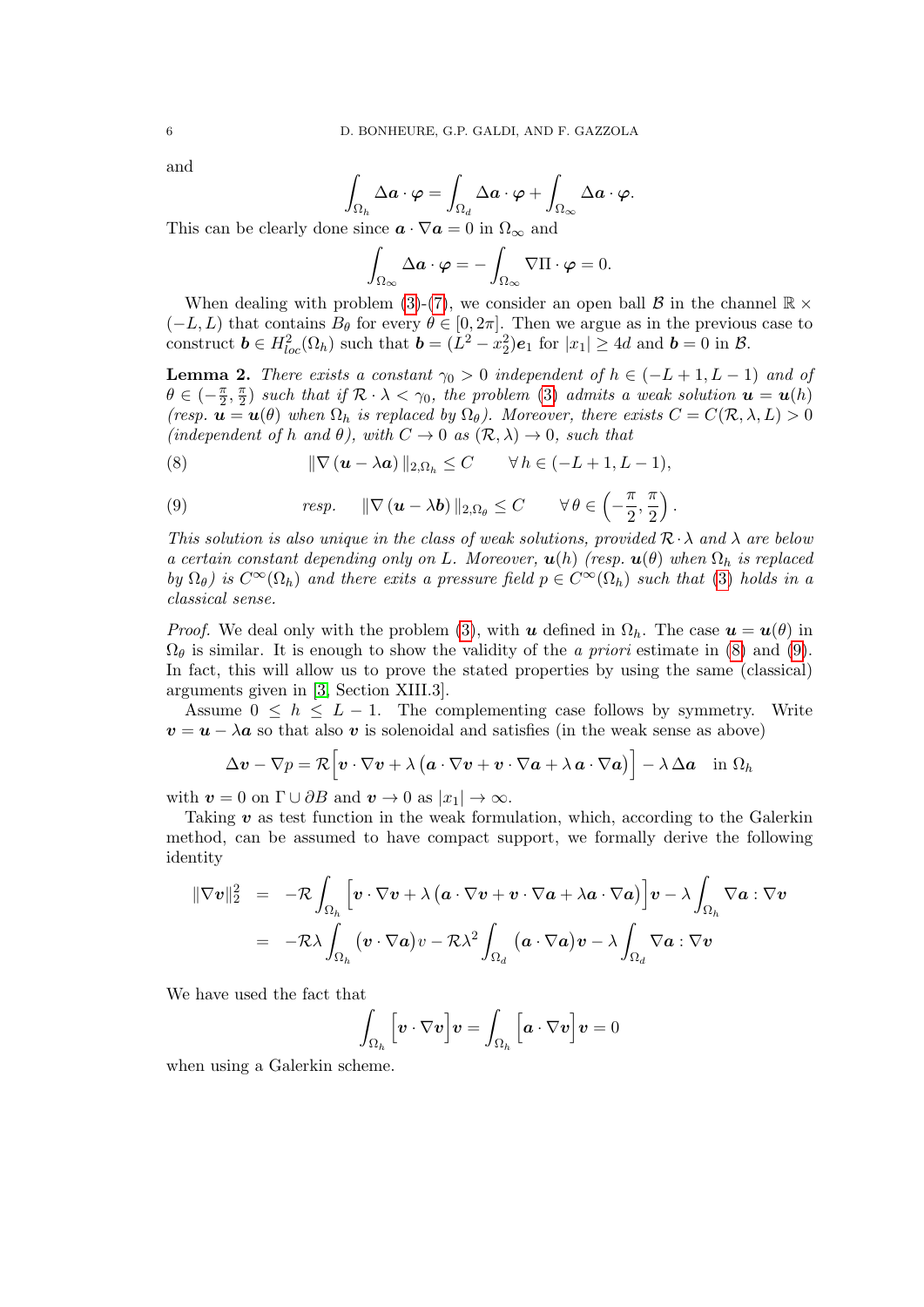Now we estimate  $\int_{\Omega_h} (\bm{v} \cdot \nabla \bm{a}) v$  and  $\int_{\Omega_d} (\bm{a} \cdot \nabla \bm{a}) \bm{v}$ . For the first, we have

$$
\left|\int_{\Omega_h} \left(v \cdot \nabla a\right) v\right| \leq \|\nabla a\|_{L^{\infty}(\Omega_{\infty})} \|v\|_2^2 + \|\nabla a\|_{L^2(\Omega_d)} \|v\|_4^2 \leq C_1 \|\nabla v\|_2^2
$$

using Ladyzhenskaya and Poincaré inequalities. For the second, we have

$$
\int_{\Omega_d} \left( \boldsymbol{a} \cdot \nabla \boldsymbol{a} \right) \boldsymbol{v} \leq \|\boldsymbol{a}\|_{L^2(\Omega_d)} \|\nabla \boldsymbol{a}\|_{L^2(\Omega_d)} \|\boldsymbol{v}\|_4 \leq C_2 \|\nabla \boldsymbol{v}\|_2.
$$

Summing up, we have derived the estimate

$$
\|\nabla \boldsymbol{v}\|_2^2 \leq C_1 \mathcal{R} \lambda \|\nabla \boldsymbol{v}\|_2^2 + C_2 \mathcal{R} \lambda^2 \|\nabla \boldsymbol{v}\|_2 + \lambda \|\nabla \boldsymbol{a}\|_{L^2(\Omega_d)} \|\nabla \boldsymbol{v}\|_2
$$

Hence, simplifying by  $\|\nabla v\|_2$  and taking  $\mathcal{R} \cdot \lambda$  small, we obtain

$$
\|\nabla \boldsymbol{v}\|_2 \leq \frac{1}{1 - C_1 \mathcal{R} \lambda} \left( C_2 \mathcal{R} \lambda^2 + \lambda \|\nabla \boldsymbol{a}\|_{L^2(\Omega_d)} \right).
$$

Since the two problems considered have slightly different proof, we now analyze them separately. Let us first deal with the fluid-structure problem  $(3)-(4)$  $(3)-(4)$  $(3)-(4)$  for which we consider the following auxiliary Stokes problem, first introduced in [\[8,](#page-11-4) (2.15)]:

<span id="page-6-0"></span>(10) 
$$
\operatorname{div} \mathbf{T}(\mathbf{w}, P) = 0, \quad \operatorname{div} \mathbf{w} = 0 \quad \text{in } \Omega_h
$$

$$
\mathbf{w} \big|_{\partial B_h} = \mathbf{e}_2, \qquad \mathbf{w} \big|_{\Gamma} = \lim_{|x_1| \to \infty} \mathbf{w}(x_1, x_2) = 0.
$$

Note that [\(10\)](#page-6-0) admits a unique solution that we denote by  $w$  which, in fact, depends on h:  $w = w(h)$ . We prove an a priori bound for this solution.

<span id="page-6-3"></span>Lemma 3. For any  $h \in (-L + 1, L - 1)$  let  $\varepsilon := (|L - 1| - |h|)/2$  (≤ 1). Moreover, denote by  $w = w(h)$  the unique weak solution to [\(10\)](#page-6-0). Then, there is a positive constant c, independent of  $\varepsilon$ , such that

$$
\|\nabla \boldsymbol{w}\|_{2,\Omega_h} \leq c \, \varepsilon^{-\frac{3}{2}}.
$$

*Proof.* Fix  $h \in (-L+1, L-1)$  and, for any  $0 < a < 2\varepsilon$  we set

$$
\omega_a := \{(x_1, x_2) \in (-d - a, d + a) \times (h - 1 - a, h + 1 + a)\}.
$$

Let  $\phi$  be a (smooth) cut-off function such that

<span id="page-6-2"></span>
$$
\phi(\boldsymbol{x}) = \left\{ \begin{array}{ll} 1 & \textrm{ in } \omega_{\varepsilon/2} \\ 0 & \textrm{ in } \Omega_h \setminus \omega_{\varepsilon} \, . \end{array} \right.
$$

.

and set

(12) 
$$
\Phi(x) = -\operatorname{curl} (x_1 \phi(x) e_3).
$$

Clearly, div $\mathbf{\Phi} = 0$  and since  $(\partial_i \equiv \partial/\partial x_i)$ 

<span id="page-6-1"></span>
$$
\boldsymbol{\Phi}(\boldsymbol{x}) = \boldsymbol{e}_3 \times \nabla \big(x_1 \phi(\boldsymbol{x})\big) = x_1 (- \partial_2 \phi(\boldsymbol{x}) \, \boldsymbol{e}_1 + \partial_1 \phi(\boldsymbol{x}) \, \boldsymbol{e}_2) + \phi(\boldsymbol{x}) \, \boldsymbol{e}_2 \,,
$$

by the property of  $\phi$  we deduce  $\Phi(x) = e_2$  for all  $x \in \partial B$ . Therefore,  $\Phi$  is a solenoidal extension of  $e_2$  with support contained in  $\Omega_{\varepsilon}$ . Also, by a straightforward argument it follows that

(13) 
$$
\|\mathbf{\Phi}\|_{2,\omega_{\varepsilon}} \leq c_0 \, \varepsilon^{-\frac{1}{2}}, \quad \|\nabla\mathbf{\Phi}\|_{2,\omega_{\varepsilon}} \leq c_0 \, \varepsilon^{-\frac{1}{2}} \left(1 + \varepsilon^{-1}\right) \,,
$$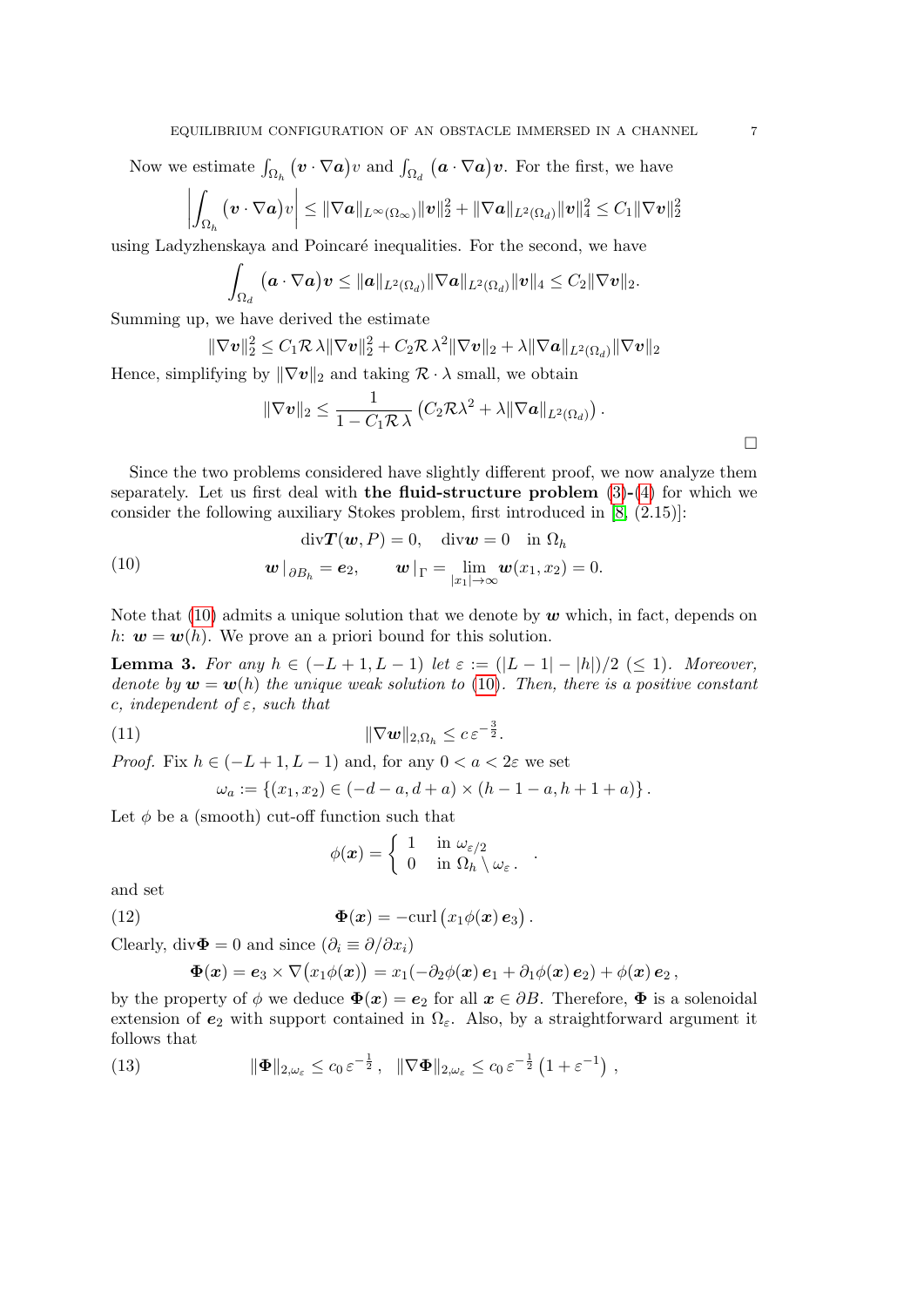with  $c_0 > 0$  independent of  $\varepsilon$ . We now multiply both sides of [\(10\)](#page-6-0) by  $w-\Phi$  and integrate over  $\Omega_h$  to obtain

$$
0 = \int_{\Omega_h} \text{div} \mathbf{T}(\mathbf{w}, P) \cdot (\mathbf{w} - \mathbf{\Phi}) = - \int_{\Omega_h} |\nabla \mathbf{w}|^2 + \int_{\omega_{\varepsilon}} \mathbf{T}(\mathbf{w}, P) : \nabla \mathbf{\Phi}
$$

which yields

$$
\int_{\Omega_h} |\nabla w|^2 = \int_{\omega_{\varepsilon}} T(w, P) : \nabla \Phi = \int_{\omega_{\varepsilon}} \nabla w : \nabla \Phi - \int_{\omega_{\varepsilon}} P \operatorname{div} \Phi = \int_{\omega_{\varepsilon}} \nabla w : \nabla \Phi.
$$

In turn, the latter, with the help of [\(13\)](#page-6-1), gives ( $\varepsilon \leq 1$ )

$$
\|\nabla \mathbf{w}\|_{2,\Omega_h}^2 \leq c_0 \|\nabla \mathbf{w}\|_{2,\omega_{\varepsilon}} \left(\varepsilon^{-\frac{1}{2}} + \varepsilon^{-\frac{3}{2}}\right) \leq 2c_0 \varepsilon^{-\frac{3}{2}} \|\nabla \mathbf{w}\|_{2,\omega_{\varepsilon}} \leq 2c_0 \varepsilon^{-\frac{3}{2}} \|\nabla \mathbf{w}\|_{2,\Omega_h}
$$
\nwhich proves (11).

Let us now show that the lift can be computed through an alternative formula containing an integral over  $\Omega_h$  that involves  $w$ .

<span id="page-7-3"></span>**Lemma 4.** Let  $u$  be the solution of [\(3\)](#page-2-2) and  $w$  be defined by [\(10\)](#page-6-0). The lift on  $B_h$  (free to move vertically) exerted by the fluid governed by [\(3\)](#page-2-2) can be also computed as

(14) 
$$
\mathbf{e}_2 \cdot \int_{\partial B_h} \mathbf{T}(\mathbf{u}, p) \cdot \mathbf{n} = \mathcal{R} \int_{\Omega_h} \mathbf{u} \cdot \nabla \mathbf{u} \cdot \mathbf{w}.
$$

*Proof.* Multiplying [\(10\)](#page-6-0) by **u** and integrating by parts over  $\Omega_h$  yields

<span id="page-7-0"></span>(15) 
$$
0 = \int_{\Omega_h} \mathbf{u} \cdot \text{div} \mathbf{T}(\mathbf{w}, P) = \int_{\partial \Omega_h} \mathbf{u} \cdot \mathbf{T}(\mathbf{w}, P) \cdot \mathbf{n} - \int_{\Omega_h} \nabla \mathbf{w} : \nabla \mathbf{u}.
$$

Indeed, we have

<span id="page-7-2"></span><span id="page-7-1"></span>
$$
\int_{\Omega_h} \mathbf{u} \cdot \nabla P = \int_{\Omega_h} (\mathbf{v} + \lambda \mathbf{a}) \cdot \nabla P = 0
$$

because div $a = 0$  and P tends to a constant when  $x_1 \rightarrow \pm \infty$ , see [\[3,](#page-11-3) Section VI.2 and Theorem VI.4.4]. As the boundary integral vanishes in [\(15\)](#page-7-0), we obtain

(16) 
$$
\int_{\Omega_h} \nabla \boldsymbol{w} : \nabla \boldsymbol{u} = 0.
$$

On the other hand, if we multiply [\(3\)](#page-2-2) by w and we integrate by parts over  $\Omega_h$  we get

$$
\mathcal{R} \int_{\Omega_h} \boldsymbol{u} \cdot \nabla \boldsymbol{u} \cdot \boldsymbol{w} = \int_{\Omega_h} \boldsymbol{w} \operatorname{div} \boldsymbol{T}(\boldsymbol{u}, p) = \int_{\partial \Omega_h} \boldsymbol{w} \cdot \boldsymbol{T}(\boldsymbol{u}, p) \cdot \boldsymbol{n} - \int_{\Omega_h} \nabla \boldsymbol{w} : \nabla \boldsymbol{u}.
$$
\n6) and since  $\boldsymbol{w} \models -0$  and  $\boldsymbol{w} \models -\boldsymbol{e}$ , we then get (14)

By [\(16\)](#page-7-1) and since  $\boldsymbol{w}\big|_{\Gamma} = 0$  and  $\boldsymbol{w}\big|_{\partial B_h} = \boldsymbol{e}_2$ , we then get [\(14\)](#page-7-2).

Lemma [2](#page-5-2) enables us to construct a map  $\mathbb{R}^2 \to \mathbb{R}$  as follows. For  $(h, \mathcal{R}) \in (-L+1, L-\mathcal{R})$  $1) \times [0, \gamma_0)$  let

(17) u = u(h, R)

be the unique solution of [\(3\)](#page-2-2). Then we define

<span id="page-7-4"></span>
$$
\psi(h,\mathcal{R}) := f(h) + \mathbf{e}_2 \cdot \int_{\partial B_h} \mathbf{T}(\mathbf{u}(h,\mathcal{R}),p) \cdot \mathbf{n}
$$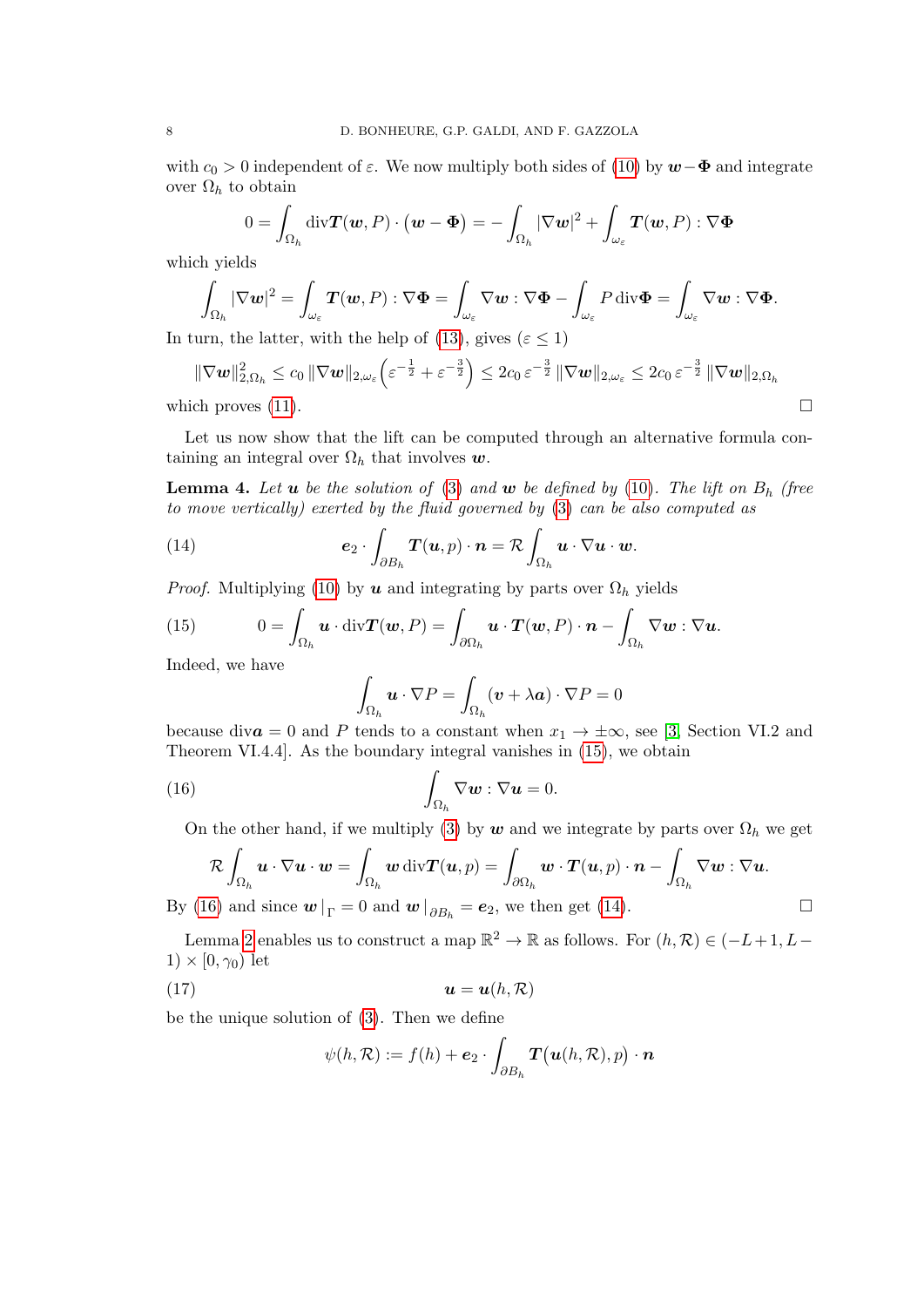in which also  $\partial B$  depends on h through the position of B. Obviously,

<span id="page-8-0"></span> $(\mathbf{u}(h,\mathcal{R}), h)$  solves [\(3\)](#page-2-2)-[\(4\)](#page-2-3) if and only if  $\psi(h,\mathcal{R})=0$ .

Hence, we may rephrase Theorem [1](#page-3-3) as follows:

(18) 
$$
\exists \mathcal{R}_0 > 0 \quad s.t. \quad \psi(h, \mathcal{R}) = 0 \iff h = 0 \quad \forall \mathcal{R} < \mathcal{R}_0.
$$

Our purpose then becomes to prove [\(18\)](#page-8-0). In order to apply the Implicit Function Theorem we need some regularity of the function  $\psi$ .

<span id="page-8-2"></span>**Lemma 5.** We have that  $\psi \in C^1(-L+1, L-1) \times [0, \gamma_0)$ .

Proof. It can be obtained by following classical arguments from shape variation [\[7\]](#page-11-5), adapted to our particular context where the domain variation has only one degree of freedom, the vertical displacement of  $B$ . See [\[4\]](#page-11-6) for a slightly different problem and [\[1\]](#page-11-7) for a similar statement (under mere Lipschitz regularity of the boundary) in the case of the drag force.  $\Box$ 

Then, by the symmetry of the problem [\(3\)](#page-2-2) in  $\Omega_0$ , we infer that

(19) 
$$
\psi(0,\mathcal{R})=0 \qquad \forall \mathcal{R}<\mathcal{R}_0.
$$

Incidentally, we observe also that the components of  $w$  enjoy the symmetries

<span id="page-8-4"></span><span id="page-8-1"></span>
$$
w_1(x_1, x_2) = -w_1(-x_1, x_2)
$$
 and  $w_2(x_1, x_2) = w_2(-x_1, x_2)$ .

Lemma [4](#page-7-3) enables us to rewrite  $\psi$  as

(20) 
$$
\psi(h,\mathcal{R}) := f(h) + \mathcal{R} \int_{\Omega_h} \mathbf{u}(h,\mathcal{R}) \cdot \nabla \mathbf{u}(h,\mathcal{R}) \cdot \mathbf{w}(h)
$$

that will enable us to replace bounds on the pressure in possible boundary layers with bounds on the auxiliary function  $w(h)$ . The next step is to prove the following statement.

<span id="page-8-6"></span>**Lemma 6.** Let  $\psi$  be as in [\(20\)](#page-8-1). There exists  $\overline{\mathcal{R}} > 0$  such that  $\psi(h,\mathcal{R}) > 0$  for all  $(h, \mathcal{R}) \in (0, L-1) \times (0, \overline{\mathcal{R}})$  and  $\psi(h, \mathcal{R}) < 0$  for all  $(h, \mathcal{R}) \in (-L+1, 0) \times (0, \overline{\mathcal{R}})$ .

*Proof.* The proof is divided in three parts: first we analyze the case where  $|h|$  is close to 0, then the case where |h| is close to  $L - 1$ , finally the case where |h| is bounded away from both 0 and  $L - 1$ .

For the case when  $|h|$  is small, we remark that Lemma [4](#page-7-3) has an important consequence for a creeping flow, i.e. when  $\mathcal{R} = 0$ , as  $u(h, 0)$ , see [\(17\)](#page-7-4), does not produce any lift whatever h is. In terms of the function  $f$ , defined in  $(2)$ , this means that

<span id="page-8-3"></span>(21) 
$$
\psi(h,0) = f(h) \qquad \forall |h| < L - 1.
$$

In particular, Lemma [5](#page-8-2) and [\(21\)](#page-8-3) show that  $\partial_h \psi(0,0) = f'(0) > 0$  which, combined with the Implicit Function Theorem and with [\(19\)](#page-8-4), proves that there exists  $\gamma_1 > 0$  such that

<span id="page-8-5"></span>(22) 
$$
0 < h, \mathcal{R} < \gamma_1 \Rightarrow \left(\psi(h, \mathcal{R}) = 0 \Leftrightarrow h = 0\right).
$$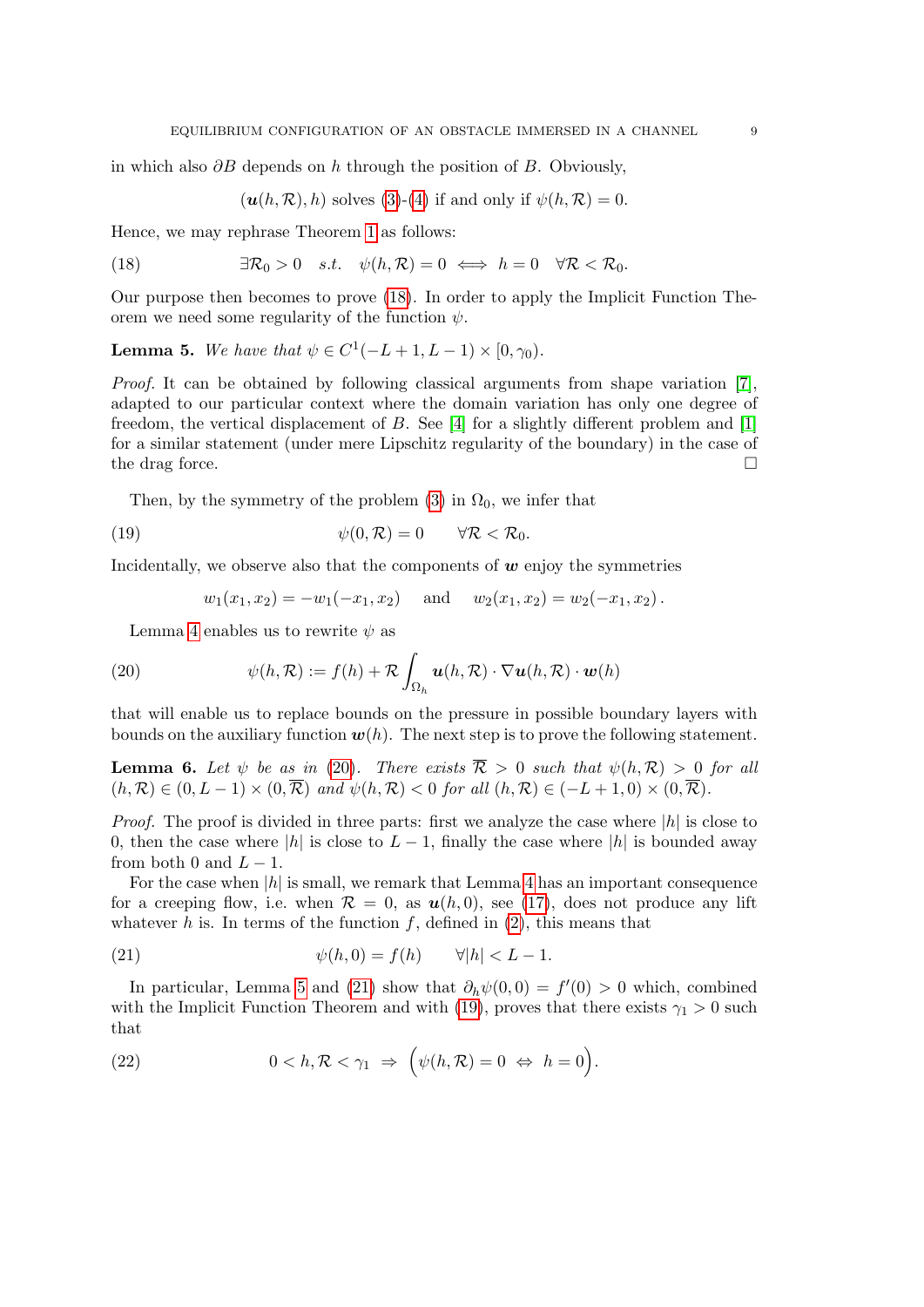When |h| is close to  $L-1$ , the uniform bound for  $u(h, \mathcal{R})$  in Lemma [2](#page-5-2) and [\(11\)](#page-6-2) show that there exists  $\overline{C} > 0$  (independent of h and R, provided that R satisfies the smallness condition in Lemma [2\)](#page-5-2) such that

$$
\left| \mathcal{R} \int_{\Omega_h} \boldsymbol{u}(h, \mathcal{R}) \cdot \nabla \boldsymbol{u}(h, \mathcal{R}) \cdot \boldsymbol{w}(h) \right| = \left| \mathcal{R} \int_{\Omega_h} (\boldsymbol{v} + \lambda \boldsymbol{a}) \cdot \nabla (\boldsymbol{v} + \lambda \boldsymbol{a}) \cdot \boldsymbol{w}(h) \right|
$$
  
\n
$$
= \left| \mathcal{R} \int_{\Omega_h} (\boldsymbol{v} + \lambda \boldsymbol{a}) \cdot \nabla (\boldsymbol{v} + \lambda \boldsymbol{a}) \cdot \boldsymbol{w}(h) \right|
$$
  
\n
$$
= \left| \mathcal{R} \int_{\Omega_h} (\boldsymbol{v} \cdot \nabla \boldsymbol{v} + \lambda \boldsymbol{v} \cdot \nabla \boldsymbol{a} + \lambda \boldsymbol{a} \cdot \nabla \boldsymbol{v} + \lambda^2 \boldsymbol{a} \cdot \nabla \boldsymbol{a}) \cdot \boldsymbol{w}(h) \right|
$$
  
\n
$$
\leq C \|\nabla \boldsymbol{w}\|_{2, \Omega_h} \leq \frac{\overline{C}}{(|L - 1| - |h|)^{\frac{3}{2}}}
$$

for some  $C > 0$  which depends on the embedding constant for  $H^1(\Omega_h) \subset L^4(\Omega_h)$ : since  $\Omega_h$  is contained in a strip, the Poincaré inequality enables us to bound  $L^2$  norms in terms of Dirichlet norms and, then, the Gagliardo-Nirenberg inequality enables us to bound also  $L^4$  norms in terms of the Dirichlet norms. On the other hand, by  $(2)$  we know that there exists  $\eta > 0$  such that

<span id="page-9-0"></span>
$$
|f(h)| > \frac{2\overline{C}}{(|L-1| - |h|)^{\frac{3}{2}}} \qquad \forall |h| > L - 1 - \eta.
$$

By inserting these two facts into [\(20\)](#page-8-1) we see that

(23) 
$$
|\psi(h,\mathcal{R})| \ge \frac{C}{(|L-1|-|h|)^{\frac{3}{2}}} \qquad \forall |h| > L-1-\eta.
$$

Concerning the "intermediate"  $|h|$ , we notice that [\(21\)](#page-8-3) and [\(2\)](#page-2-0) also imply that

 $\psi(h, 0) \ge f(\gamma_1) > 0$  if  $\gamma_1 \le h < L - 1$ ,  $\psi(h, 0) \le f(-\gamma_1) < 0$  if  $-L + 1 < h \le -\gamma_1$ .

By continuity of f and  $\psi$ , and by compactness, this shows that there exists  $\gamma_{\eta} > 0$  such that:

 $-\psi(h,\mathcal{R}) > 0$  whenever  $(h,\mathcal{R}) \in [\gamma_1, L-1-\eta] \times (0,\gamma_n);$ 

 $-\psi(h, \mathcal{R})$  < 0 whenever  $(h, \mathcal{R}) \in [-L + 1 + \eta, -\gamma_1] \times (0, \gamma_{\eta}).$ 

If we take  $\overline{\mathcal{R}} = \min\{\gamma_1, \gamma_n\}$ , and we recall [\(22\)](#page-8-5) and [\(23\)](#page-9-0), this completes the proof of the statement.  $\Box$ 

Lemma [6](#page-8-6) proves  $(18)$  and, thereby, Theorem [1](#page-3-3) for problem  $(3)-(4)$  $(3)-(4)$ , provided that  $\mathcal{R} \cdot \lambda < \gamma_0$  (as in Lemma [2\)](#page-5-2) and  $\mathcal{R} < \overline{\mathcal{R}}$  (as in Lemma [6\)](#page-8-6).

Then we consider the fluid-structure problem [\(3\)](#page-2-2)-[\(7\)](#page-3-2). We intend here that  $\Omega_h$  in [\(3\)](#page-2-2) should be replaced by  $\Omega_{\theta}$ . Instead of [\(10\)](#page-6-0), we consider the following auxiliary Stokes problem:

<span id="page-9-1"></span>(24) 
$$
\operatorname{div} \mathbf{T}(\mathbf{w}, P) = 0, \quad \operatorname{div} \mathbf{w} = 0 \quad \text{in } \Omega_{\theta}
$$

$$
\mathbf{w} \mid_{\partial B_{\theta}} = -\mathbf{x} \times \mathbf{e}_3, \qquad \mathbf{w} \mid_{\Gamma} = \lim_{\substack{|x_1| \to \infty}} \mathbf{w}(x_1, x_2) = 0,
$$

which admits a unique solution w, depending on  $\theta$ :  $w = w(\theta)$ . The force exerted by the fluid on the body can be computed through an alternative formula containing an integral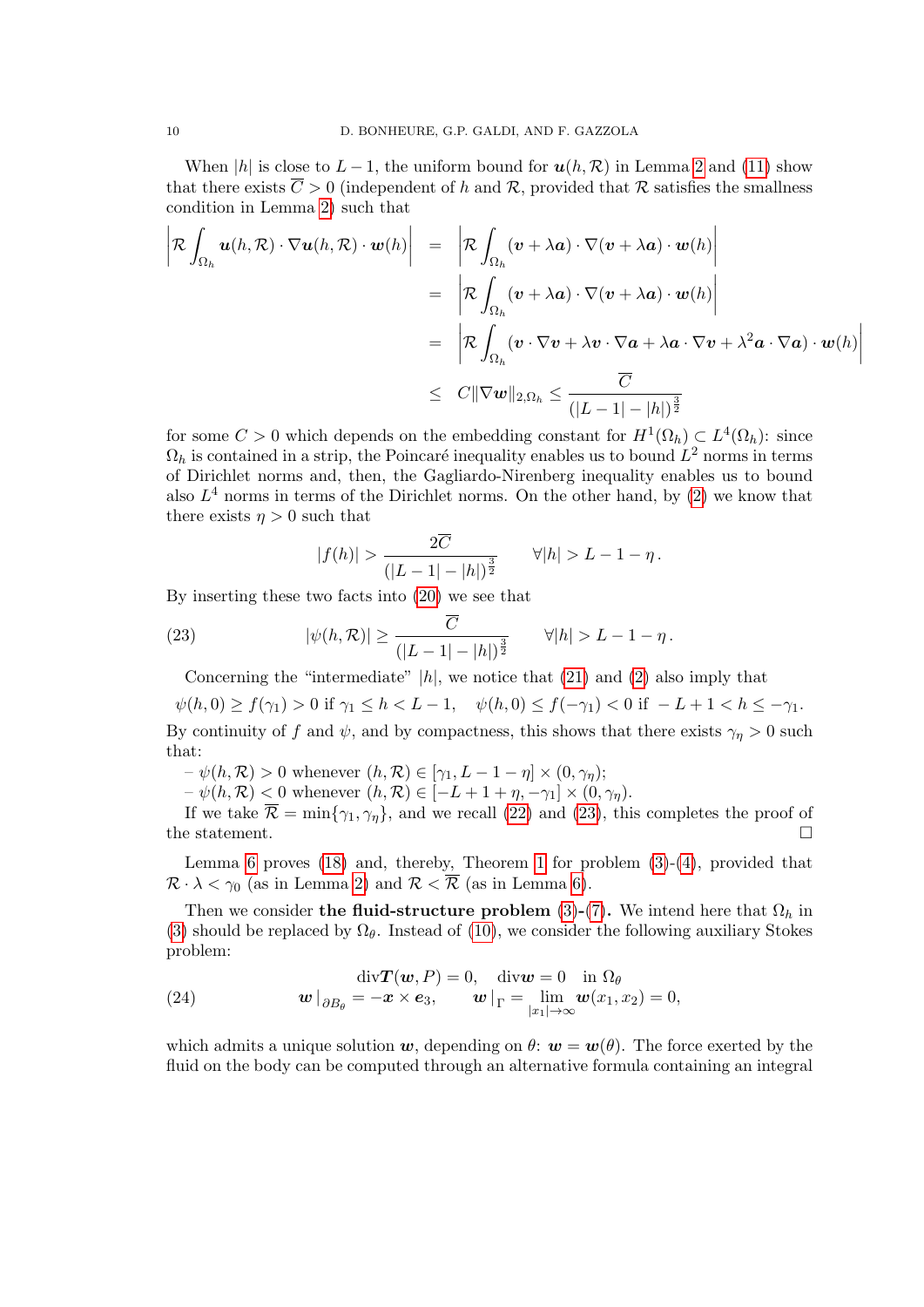over  $\Omega_{\theta}$  that involves w. Moreover, since for the torque problem we never have limit situations with "thin channels", we obtain a stronger result than Lemma [3,](#page-6-3) ensuring a uniform bound for  $\mathbf{w}(\theta)$ .

<span id="page-10-1"></span>**Lemma 7.** Assume that  $\mathcal{R} \cdot \lambda < \gamma_0$ , let  $\mathbf{u} = \mathbf{u}(\theta, \mathcal{R})$  be the unique solution of [\(3\)](#page-2-2) (see Lemma [2\)](#page-5-2) and let  $w$  be defined by  $(24)$ . The force on B (free to rotate) exerted by the fluid governed by [\(3\)](#page-2-2) can be also computed as

(25) 
$$
\mathbf{e}_3 \cdot \int_{\partial B_\theta} \mathbf{x} \times \mathbf{T}(\mathbf{u}, p) \cdot \mathbf{n} = \mathcal{R} \int_{\Omega_\theta} \mathbf{u} \cdot \nabla \mathbf{u} \cdot \mathbf{w}.
$$

Moreover,  $\mathbf{w} = \mathbf{w}(\theta)$  satisfies a uniform upper bound with respect to  $\theta$ :

<span id="page-10-0"></span>
$$
\exists K > 0, \qquad \|\nabla \boldsymbol{w}(\theta)\|_{2,\Omega_{\theta}} \leq K \qquad \forall \theta \in \left(-\frac{\pi}{2}, \frac{\pi}{2}\right) .
$$

Proof. The proof of [\(25\)](#page-10-0) may be obtained by following the same steps as for Lemma [4.](#page-7-3)

For the upper bound, may use the very same strategy as for the proof of Lemma [3,](#page-6-3) in particular by using the cut-off functions introduced therein. We end up with a bound such as [\(11\)](#page-6-2) but since here we have no boundary layer (no limit singular situation) the bound is uniform, independently of  $\theta$ .

We deduce from Lemma [7](#page-10-1) that the compatibility condition  $(7)$  can be written as

<span id="page-10-5"></span><span id="page-10-2"></span>
$$
\chi(\theta,\mathcal{R}) := g(\theta) - \mathcal{R} \int_{\Omega_{\theta}} \mathbf{u} \cdot \nabla \mathbf{u} \cdot \mathbf{w}(\theta) = 0.
$$

As for [\(18\)](#page-8-0), Theorem [1](#page-3-3) will be proved for problem [\(3\)](#page-2-2)-[\(7\)](#page-3-2) if we show that

(26) 
$$
\exists \mathcal{R}_0 > 0 \quad s.t. \quad \chi(\theta, \mathcal{R}) = 0 \iff \theta = 0 \quad \forall \mathcal{R} < \mathcal{R}_0.
$$

By symmetry of  $\Omega_0$  we know that  $\chi(0, \mathcal{R}) = 0$  for all  $\mathcal{R} > 0$ . Moreover, Lemma [7](#page-10-1) also implies that

(27) 
$$
\chi(\theta,0) = g(\theta) \qquad \forall \theta \in \left(-\frac{\pi}{2},\frac{\pi}{2}\right).
$$

We refer again to [\[1,](#page-11-7) [4,](#page-11-6) [7\]](#page-11-5) for the differentiability of  $\chi$ . In particular, [\(27\)](#page-10-2) shows that  $\partial_{\theta} \chi(\theta,0) = g'(\theta) > 0$  which, combined with the Implicit Function Theorem, implies that there exists  $\gamma_1 > 0$  such that

(28) 
$$
0 < \theta, \mathcal{R} < \gamma_1 \implies \left(\chi(\theta, \mathcal{R}) = 0 \iff \theta = 0\right).
$$

When  $|\theta|$  is close to  $\pi/2$ , the uniform bounds for  $u(\theta, \mathcal{R})$  in Lemma [2](#page-5-2) and for  $w(\theta)$ in Lemma [7](#page-10-1) show that there exists  $\overline{C} > 0$  (independent of  $\theta$  and  $\mathcal{R}$ , provided that  $\mathcal{R}$ satisfies the smallness condition in Lemma [2\)](#page-5-2) such that

<span id="page-10-3"></span>
$$
\mathcal{R}\left|\int_{\Omega_{\theta}} \boldsymbol{u}(\theta,\mathcal{R})\cdot\nabla \boldsymbol{u}(\theta,\mathcal{R})\cdot\boldsymbol{w}(\theta)\right| \leq \overline{C} \qquad \forall \theta \in \left(-\frac{\pi}{2},\frac{\pi}{2}\right) .
$$

On the other hand, by [\(6\)](#page-3-0) we know that there exists  $\eta > 0$  such that

<span id="page-10-4"></span>
$$
|g(\theta)|>2\overline{C}\qquad \forall |\theta|>\frac{\pi}{2}-\eta\,.
$$

By combining these two facts we see that

(29)  $|\chi(\theta, \mathcal{R})| \geq \overline{C} > 0 \qquad \forall |\theta| > \frac{\pi}{2}$  $\frac{\pi}{2} - \eta$ .